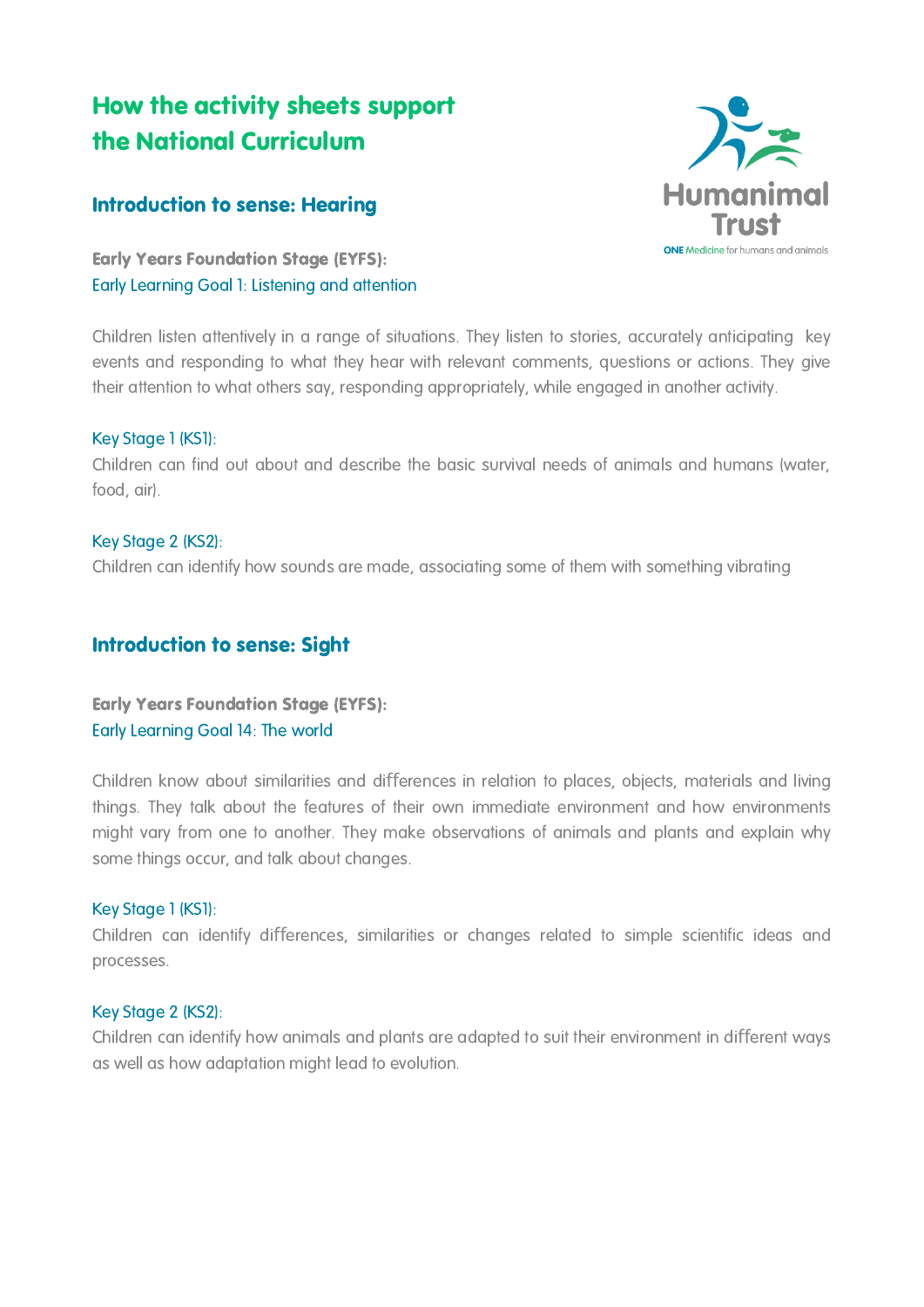# Introduction to sense: Smell

Early Years Foundation Stage (EYFS): Early Learning Goal 5: Health and self-care

Children know the importance for good health of physical exercise and a healthy diet, and talk about ways to keep healthy and safe.

#### Key Stage 1 (KS1):

Children can identify, name, draw and label the basic parts of the human body and say which part of the body is associated with each sense.

#### Key Stage 2 (KS2):

Children can recognise that environments can change and that this can sometimes pose dangers to living things.

## Introduction to sense: Taste

## Early Years Foundation Stage (EYFS): Early Learning Goal 5: Health and self-care

Children know the importance for good health of physical exercise and a healthy diet, and talk about ways to keep healthy and safe. They manage their own basic hygiene and personal needs successfully, including dressing and going to the toilet independently.

#### Key Stage 1 (KS1):

Children can identify and name a variety of common animals that are carnivores, herbivores and omnivores.

#### Key Stage 2 (KS2):

Children can describe how living things are classified into broad groups according to common observable characteristics and based on similarities and differences: including micro-organisms, plants and animals.